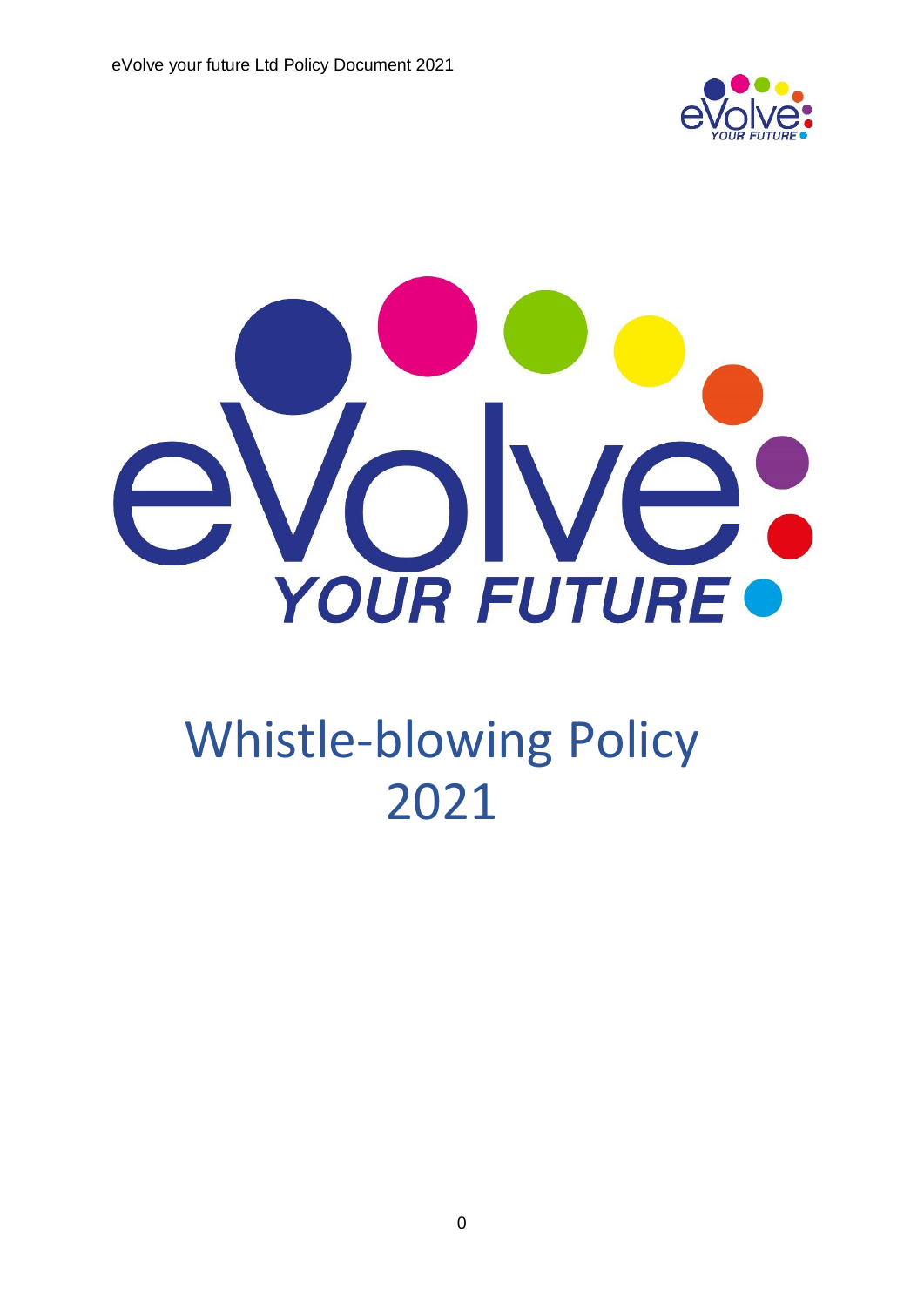

# Contents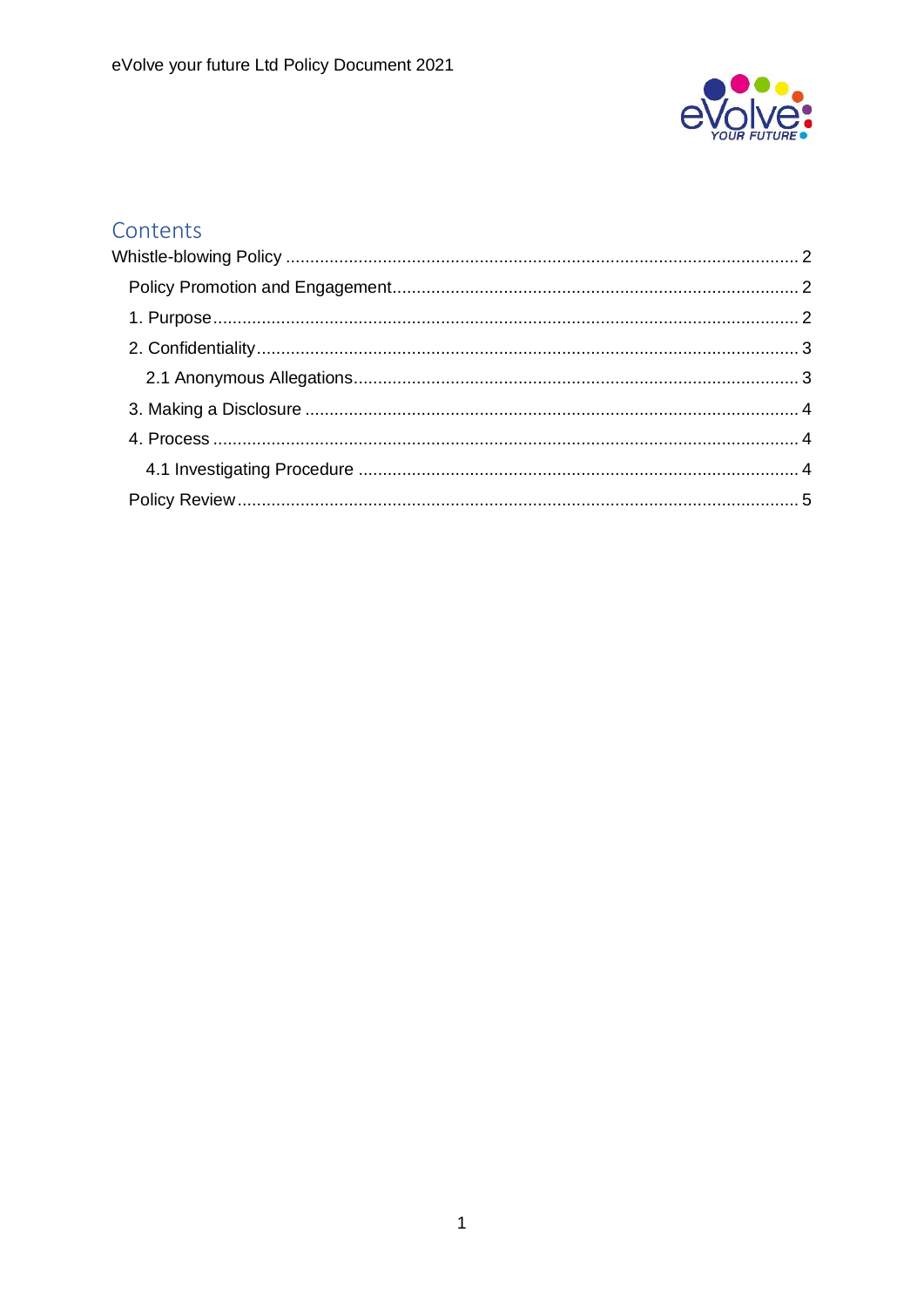

# <span id="page-2-0"></span>**Whistle-blowing Policy**

# <span id="page-2-1"></span>**Policy Promotion and Engagement**

All staff working for eVolve your future Ltd are required to read our policy documents and sign to confirm that they have done so.

EYF policies are reviewed annually unless there is a legislative or ethical reason for change to policy during the year. All colleagues are provided with an update document detailing any changes that have occurred following the last review. Each review is dated and version controlled. These changes are discussed in Team meetings with all staff and the understanding of these updates is also confirmed by a signature sheet.

Policies are in place to ensure that the company and it's staff are compliant with statutory legislation, partner regulations and the company specific requirements.

All relevant Policies can be accessed from the eVolve your future website, found at:

[www.evolveyourfuture.co.uk](http://www.evolveyourfuture.co.uk/)

Learners are made aware of the availability of these policies when they are signed up to our courses.

Policies are available to partners on request.

## <span id="page-2-2"></span>**1. Purpose**

The purpose of this policy is to provide a mechanism for accountability and transparency to enable our employees to voice concerns in a responsible and effective manner. It is a fundamental term of all employment contracts that our employees will not disclose confidential information about the Company's affairs. Nevertheless, where an employee discovers information which they believe shows serious malpractice or wrongdoing, then they should be able to disclose this internally, without fear of reprisal and this policy is intended to assist employees who believe they have discovered malpractice or impropriety.

Whistle-blowing is when you provide information (or make a disclosure) on something that has come to your attention through your work.

In most cases the 'whistle-blower' will not be directly or personally affected by the danger or illegality (although they may be) but is raising concerns as to the affect it may have on others.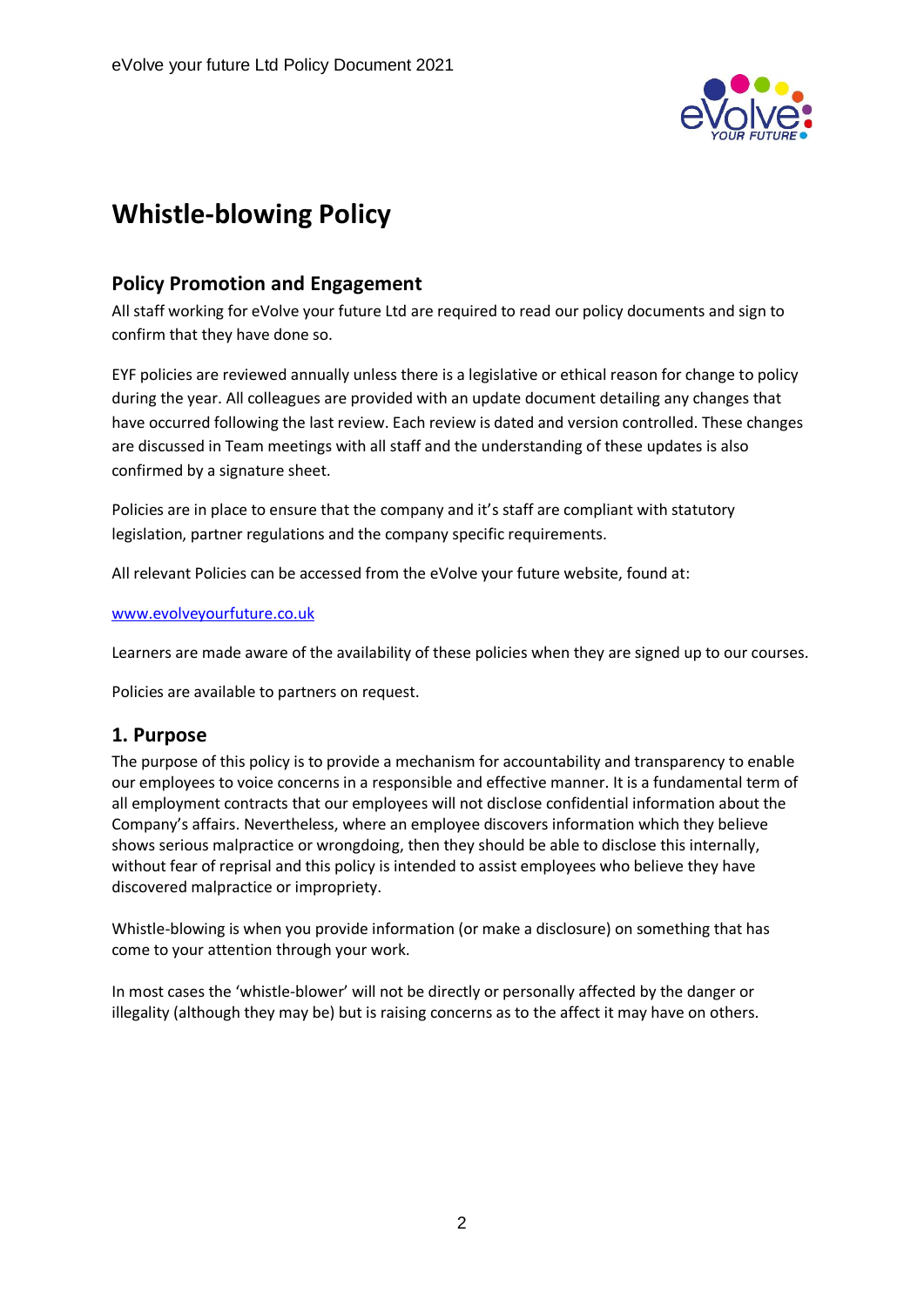

We actively encourage open and honest communications, therefore it is important that we provide guidance and clear steps to follow for anyone wishing to raise an issue in confidence where they genuinely believe, in good faith, that a major wrongdoing or malpractice has (or may) occur, for example:

- Financial malpractice or impropriety or fraud.
- A criminal offence has been committed, is being committed, or is likely to be committed.
- A person has failed, is failing, or is likely to fail to comply with any legal obligation to which he or she is subject.
- A miscarriage of justice has occurred, is occurring, or is likely to occur.
- Infringe equal opportunities related legislation and/or our policies e.g. discriminatory behaviour.
- Amounts to improper or unethical conduct e.g. breech of our Code of Conduct, or decisionmaking for personal gain.
- The Health and Safety of an individual has been, is being, or is likely to be endangered.
- The environment has been, is being, or is likely to be damaged e.g. inappropriate use of the Company's assets.
- Information relating to any of the above has been, is being, or is likely to be deliberately concealed.

# <span id="page-3-0"></span>**2. Confidentiality**

We will treat all such disclosures in a confidential and sensitive manner. We will endeavour to protect the identity of the employee making the allegation if it does not hinder or frustrate any investigation. However, the investigation process may reveal the source of the information and the employee making the disclosure may need to provide a statement as part of the evidence required.

#### <span id="page-3-1"></span>2.1 Anonymous Allegations

This policy encourages employees to put their name to any disclosures made. Concerns expressed anonymously may be deemed less credible, however they will be considered and subsequent action will be at the discretion of the Company.

In exercising this discretion, the factors to be taken into account will include:

- The seriousness of the issues raised.
- The credibility of the concern.
- The likelihood of confirming the allegation from attributable sources.

In the instance where the investigation concludes that the allegations are unsubstantiated and all internal procedures have been exhausted, however the complainant is still not satisfied with the outcome, we recognise the lawful rights of employees to make a disclosure to 'prescribed persons' e.g. the Health and Safety Executive, Audit Commission etc.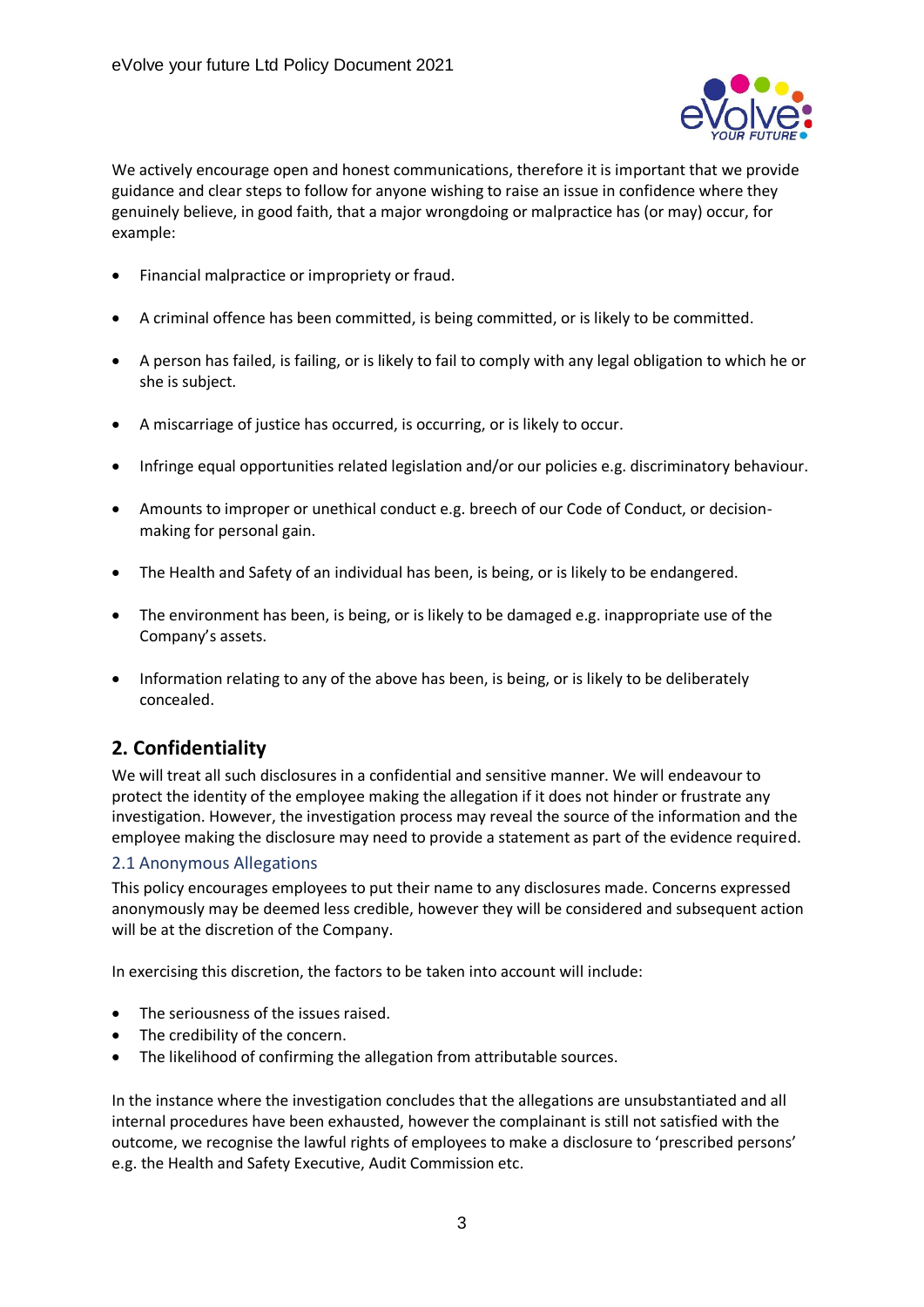

# <span id="page-4-0"></span>**3. Making a Disclosure**

Appropriate steps will be taken to ensure that your working environment and/or working relationships are not prejudiced by the fact of your disclosure.

If there is evidence to suggest criminal activity, then the Company will inform the police and we will ensure that any internal investigation does not hinder a formal police investigation.

It is important to understand that where you raise concerns in good faith and reasonably believe them to be true, you will be protected from possible reprisals or victimisation and there will be no adverse repercussions if you acted in good faith, even if you have been mistaken.

In making a disclosure however, you should take care to ensure the accuracy of the information, as this assurance cannot be extended to anyone who it is shown has raised untrue matters. Please note however, that you will not be protected from the consequences of making such a disclosure if, by doing so, you commit a criminal offence.

If any disclosure is made in bad faith, mischievously or maliciously (for instance relates to a personal grievance, or in order to cause disruption with the Company), or concerns information which you do not substantially believe is true (e.g. rumours), or if the disclosure is made for personal gain, then such a disclosures may constitute a disciplinary offence and result in disciplinary action up to and including dismissal.

If you believe that relevant failure relates wholly or mainly to the conduct of a person who is not an employee of the Company (or any other matter for which a person other than the Company has legal responsibility), then you should discuss this matter initially with your line manager before making any disclosure to the appropriate person in the external organisation.

## <span id="page-4-1"></span>**4. Process**

You should inform your line manager immediately if you become aware that any of these, or other substantial actions, are happening, or have happened, or are likely to happen. You may also raise any issues using our Grievance Policy.

The following process will be followed in all events where complaints are received:

- We will appoint a suitable person to investigate the matter (the Investigating Officer).
- We will confirm receipt of the complaint in writing.
- The complaint will be fully investigated within working five days of receipt of the complaint.
- A letter will be issued confirming either; how we have dealt with the complaint, or you will be advised of the next steps to be taken in the investigation process.

Due to the varied nature of such complaints we will endeavour to follow the time-scales as stated above and conclude the matter as soon as practicable Where we envisage there may be a delay you will be notified of this in writing.

#### <span id="page-4-2"></span>4.1 Investigating Procedure

The Investigating Officer will undertake the investigation as follows: